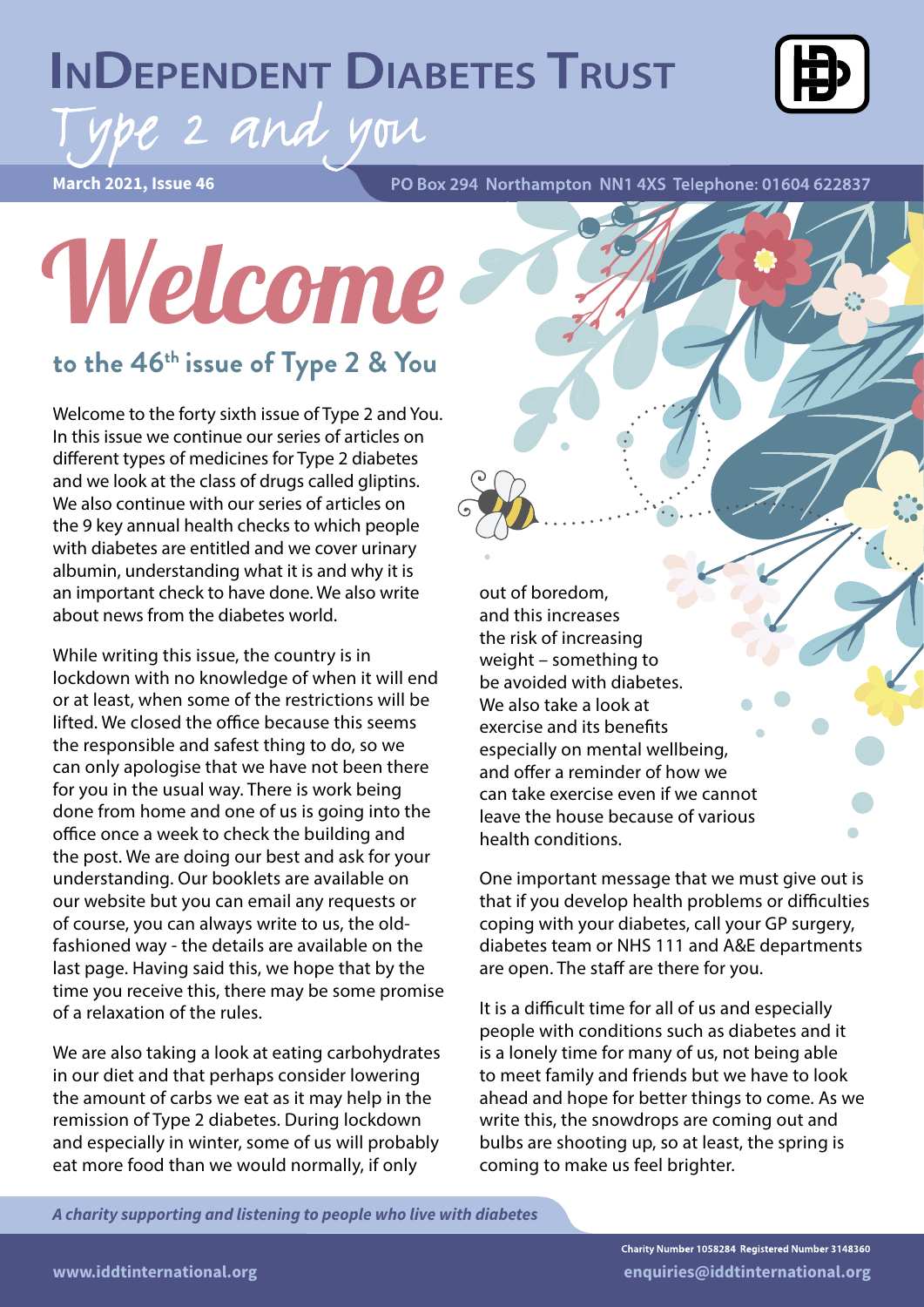# **AFTER BREX**

Perhaps it is difficult to see at the present time, but there will come a time when we can safely travel abroad again. We are all aware that the UK has left the EU but because of the pandemic, perhaps we are not very aware of the changes that have come about since Brexit. While the changes affect everyone, some are particularly important for people with long-term health conditions, such as diabetes, so below is a brief outline of the key changes.

#### **Health insurance**

EHIC and GHIC - for travel within most European countries we have previously had a free European Health Insurance Card (EHIC). From January 2021, this remains valid until it runs out and then you have to apply for a free Global Health Insurance Card (GHIC). Just like an EHIC, you can apply for this new card on behalf of yourself, your spouse/ partner, your children (under 16) and other family members providing you all meet the conditions that you are all UK citizens.

You can obtain a GHIC card by applying on the NHS website: https://www.nhs.uk/using-thenhs/healthcare-abroad/apply-for-a-free-ehiceuropean-health-insurance-card/ Some websites try to 'sell' these cards but do not fall for this as the official cards are free.

With a still valid EHIC or the new GHIC you benefit from prompt, largely free health services in the 27 EU countries but from 1st January 2021, neither a GHIC nor most EHICs will cover you in

Norway, Iceland, Liechtenstein or Switzerland. When visiting these countries, you must make sure your travel insurance covers you for healthcare.

**NOT a replacement for travel insurance** – it is important to remember that the GHIC (or valid EHIC) is NOT an alternative to travel insurance. It helps you to access types of healthcare quickly and usually free at the point of delivery but not all countries offer the same free services that you would receive on the NHS so you could have to pay for some services. In addition, travel insurance is still needed for many reasons including getting you home following an injury, illness or specialist treatment for existing health conditions, such as diabetes.

#### **Passports from January 2021**

- You need at least 6 months on your passport to travel.
- Your passport must be no older than 10 years, even if it has 6 months or more left on it.
- You can apply online for a new passport at: https://www.gov.uk/apply-renew-passport (cost £75.50) or you can get a paper application form from a Post Office (cost £85.00).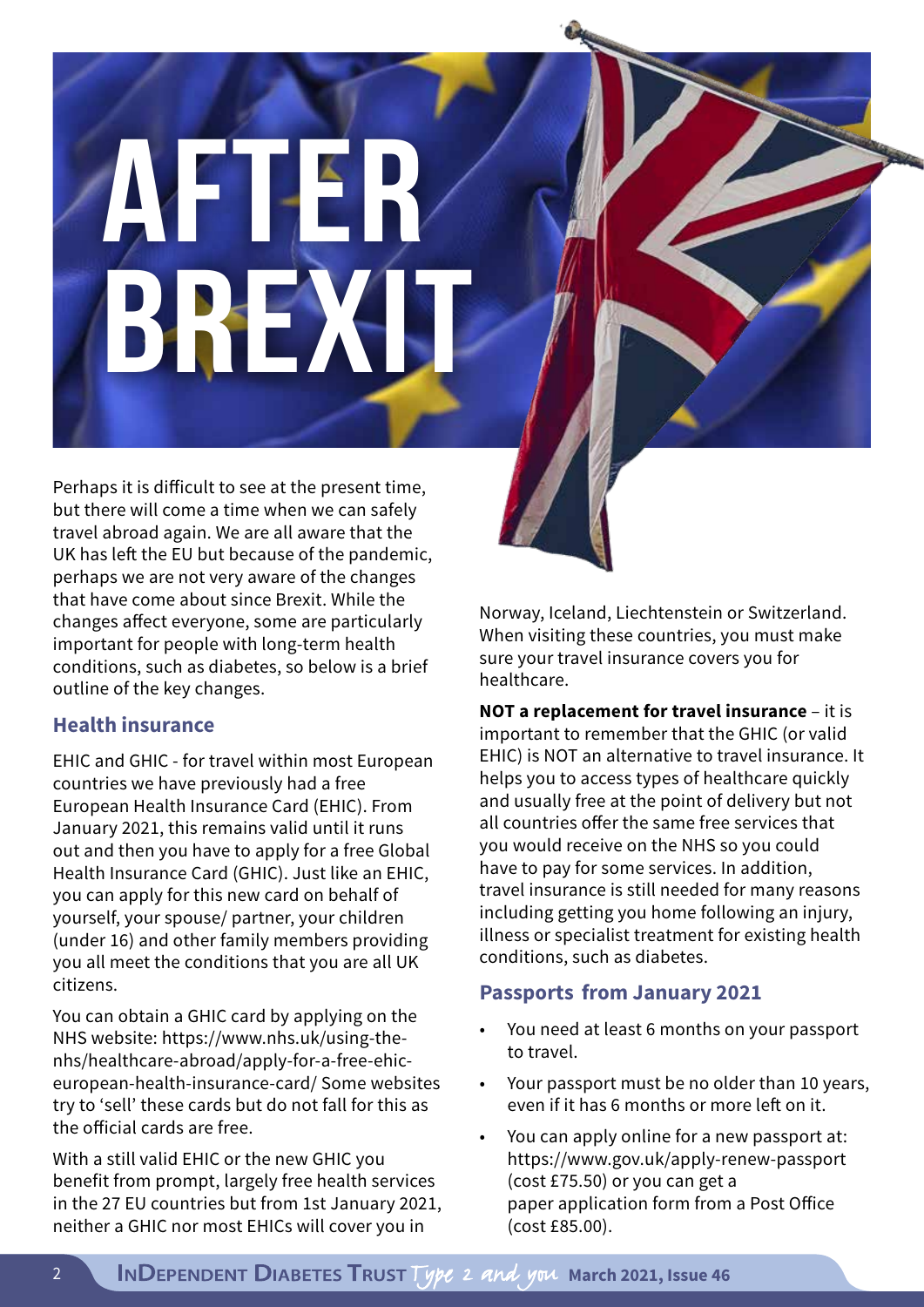# Exercise is good for mental health

As we hear frequently on the news, one of the major concerns during this difficult time is people's mental wellbeing as it is hardly surprising that anxiety and depression may increase. It has been known for some time that exercise helps to reduce these problems but as people get older or have other health conditions as well as diabetes, they are not always able to do the aerobic and endurance-type exercises. However, a recent study from Sweden has shown that regular exercise, such as walking every day, may have a more significant effect on reducing anxiety and depression than the exercises such as running, swimming and high intensity sports.

We must not forget that some people have difficulty standing and walking but this doesn't mean that exercise is out of the question, there are chair-based exercises which can be done at home. Make sure you choose a chair that is stable, solid and doesn't have wheels.

If you, or someone you know has access to the internet, then the NHS website shows the exercises you can do. There are 3 basic types that will improve your flexibility, increase your strength and improve your balance. Here are some the exercises that you can do.



A



ΓR.



B

B



3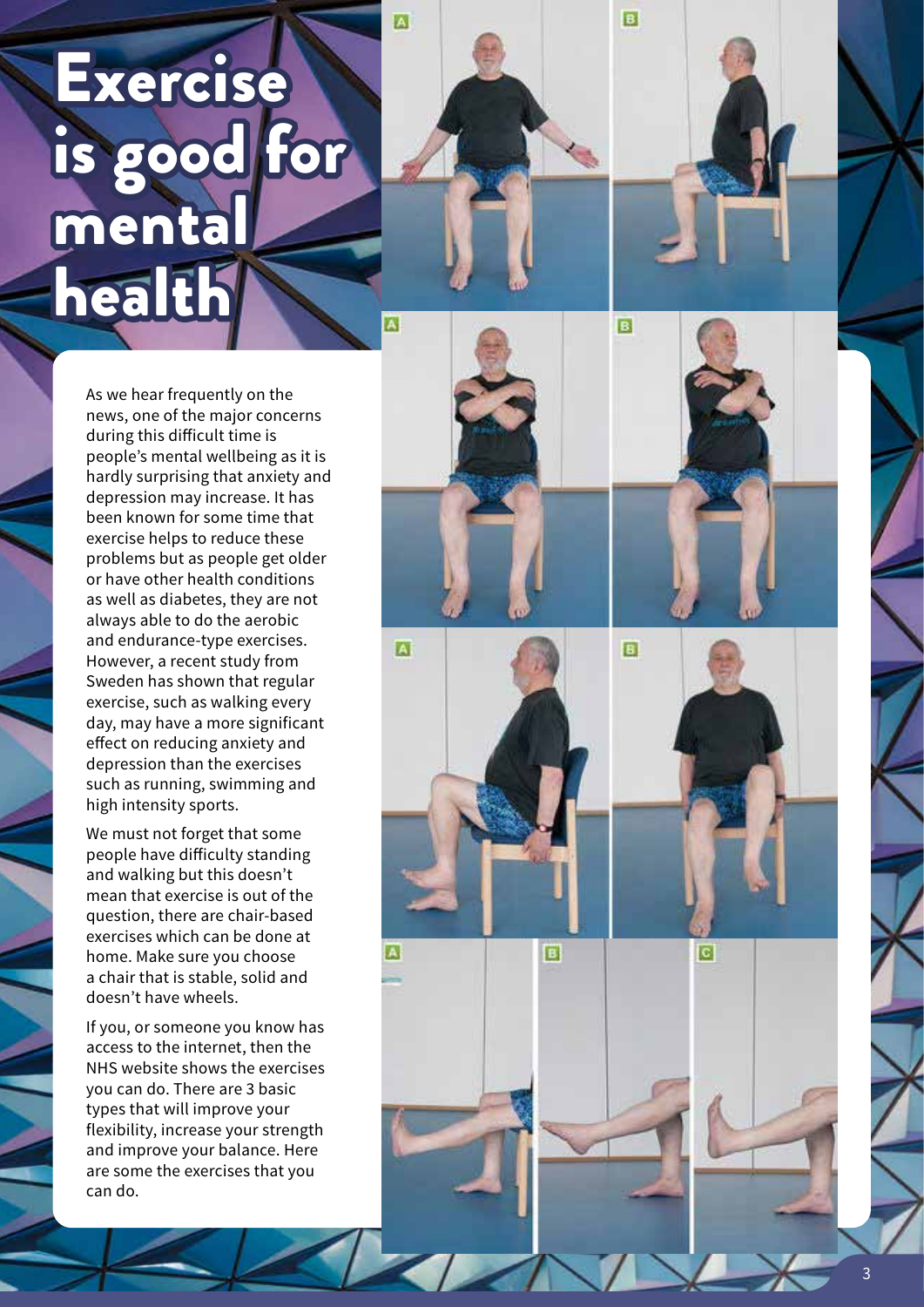# **Diabetes remission in Type 2 diabetes with low carb diets at 6 months**

For many years, the recommended diet for the treatment of both Type 1 and Type 2 diabetes has been a high carb/low fat diet but this has caused much debate over recent years. There is growing evidence that a low carb diet is better. Carbohydrates are sugars and starches found in bread, potatoes, pasta, rice cereals and sugars. They provide the energy our bodies need for its various activities. If we eat more carbohydrates than we need for energy at a particular time, then the excess glucose is stored in the liver for emergencies, such as extra physical activity or when blood sugar levels drop unexpectedly. However, if you frequently eat more carbs than your body uses, you are likely to gain weight.

Recently published research in the British Medical Journal (13 January 2021) has shown that people with Type 2 diabetes who followed low-carbohydrate diets for six months may experience greater rates of diabetes remission. The researchers examined the effects and safety of low and very low carbohydrate diets for people with Type 2 diabetes.

The definition of diabetes remission was an HbA1c of less than 6.5% (42mmol/mol) and the results showed:

When low carb diets with medication were compared with usual diets, after 6 months

those on low carb diets had higher rates of diabetes remission – 57% versus 31%. However, in people not taking medication and treated by diet-only the remission rates were much smaller.

- At 6 months, there were large improvements in weight loss, triglycerides, and insulin sensitivity, which decreased at 12 months.
- After 12 months, there was only a small effect but also a slight increased risk of Type 2 diabetes.
- They also found no significant difference in quality of life after 6 months but a worsening at 12 months

Life has become more sedentary over the last 20 years and this has not been helped by the lockdown situation, when we have all been forced into less active lives, so perhaps it is worth considering reducing the amount of carbs you eat. However, if you are going to do this and you are on medication, you should talk to your healthcare professional because your medication may need adjusting.

**Note:** IDDT has a booklet about carbohydrates, if you would like a copy, contact IDDT using the details at the end of this issue.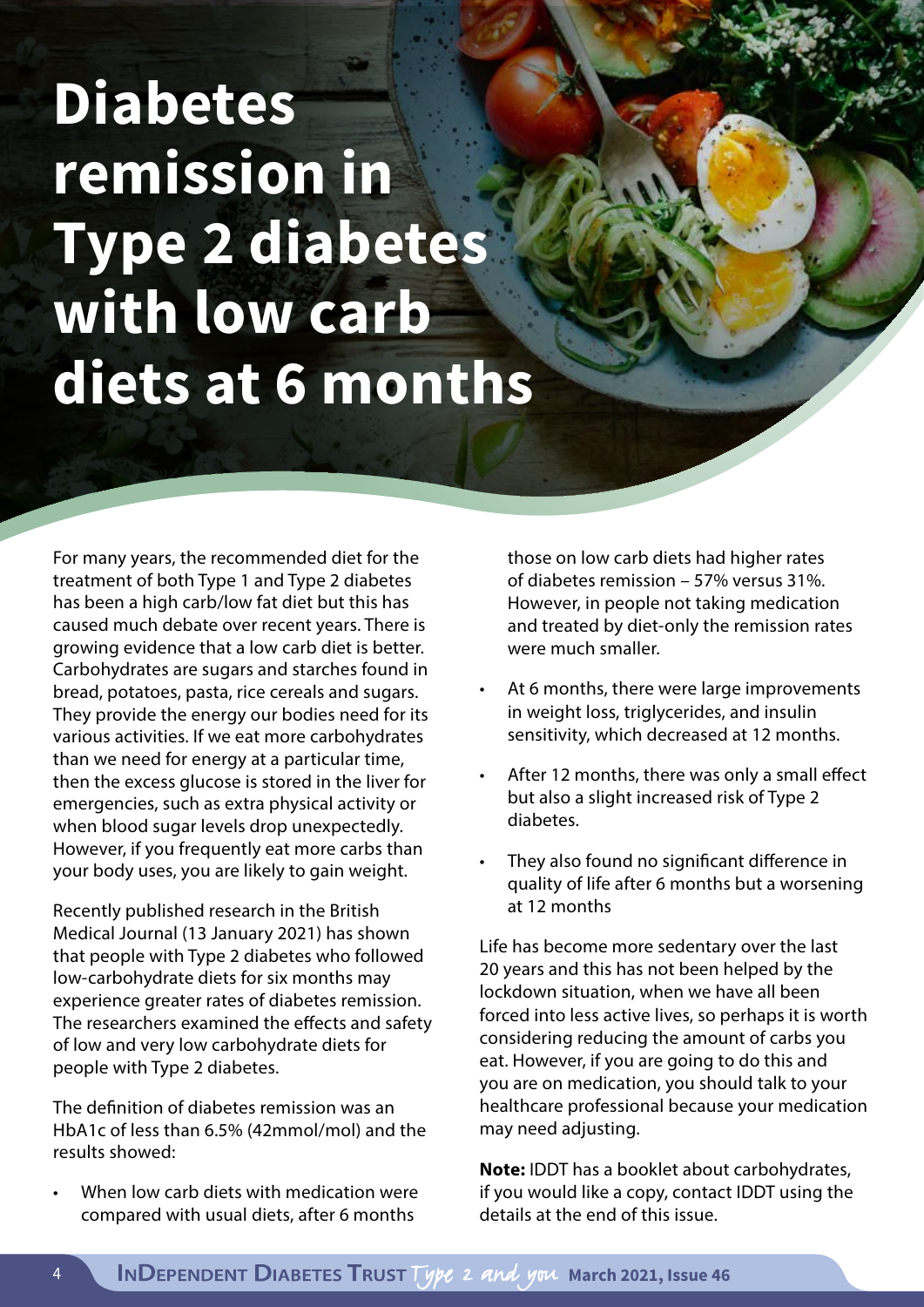# GLIPTINS / DPP-4 INHIBITORS

This article is a continuation of our series of articles about the various drugs used to treat people with Type 2 diabetes, this time it is about DPP-4 inhibitors, also known as gliptins.

Dipeptidyl peptidase-4 (DPP-4) inhibitors are a relatively new class of drugs in tablet form, first approved in the US in 2016. They are usually prescribed as a second or third line treatment to lower blood glucose levels in people with Type 2 diabetes who have not responded well to drugs such as metformin and sulphonylureas.

DPP-4 inhibitors work by blocking the action of DPP-4, an enzyme in the body that destroys a hormone called incretin. Incretins are released throughout the day and help stimulate the production of insulin when it is needed (eg after eating) and reduce the production of glucagon by the liver when it is not needed (eg during digestion). They also slow down digestion and decrease appetite which may be beneficial for people who need to lose weight. So, by protecting incretins from damage, DPP-4 inhibitors help regulate blood glucose levels.

Gliptins are effective in lowering blood glucose levels and, because they can help reduce appetite, may be beneficial for people needing to lose weight.

The table below lists the DPP-4 inhibitors licensed for prescription in the UK

#### **Notes:**

- The dosages listed are minimum to maximum dosages and your prescribing health professional should discuss with you what is the appropriate amount for you to take and when to take it.
- If prescribed in combination with sulphonylureas or insulin, the dose of either of these may need to be reduced or a lower dose of the gliptin may be prescribed. This is to reduce the risk of hypoglycaemia (low blood sugars).
- The DPP-4s on the list are also available in combination with other drugs.
- They are only approved for people over 18 years.

#### **All drugs have side effects for some people and the adverse effects of DPP-4 inhibitors include:**

- gastrointestinal problems including nausea, diarrhoea and stomach pain,
- flu-like symptoms headache, runny nose, sore throat,
- skin reactions painful skin followed by a red or purple rash,
- DPP-4 inhibitors have been linked with an increased risk of pancreatitis. If you experience a severe pain in your upper abdomen which may be accompanied with nausea and/or vomiting, you should call for medical help.

This list is not exhaustive and, as ever, if you have any concerns then contact your prescribing health professional.

| <b>Generic Name</b> | <b>Brand Name</b> | Dose & Admin. Frequency                 |
|---------------------|-------------------|-----------------------------------------|
| Sitagliptin         | Januvia           | 25, 50 and 100 mg tablets. Once Daily   |
| Vildagliptin        | <b>Galvus</b>     | 50 and 100mg tablets. Twice Daily       |
| Saxagliptin         | Onglyza           | 2.5 and 5.00mg tablets. Once Daily      |
| Alogliptin          | Vipidia           | 6.25, 12.5 and 25mg tablets. Once Daily |
| Linagliptin         | Trajenta          | 5mg tablets. Once daily                 |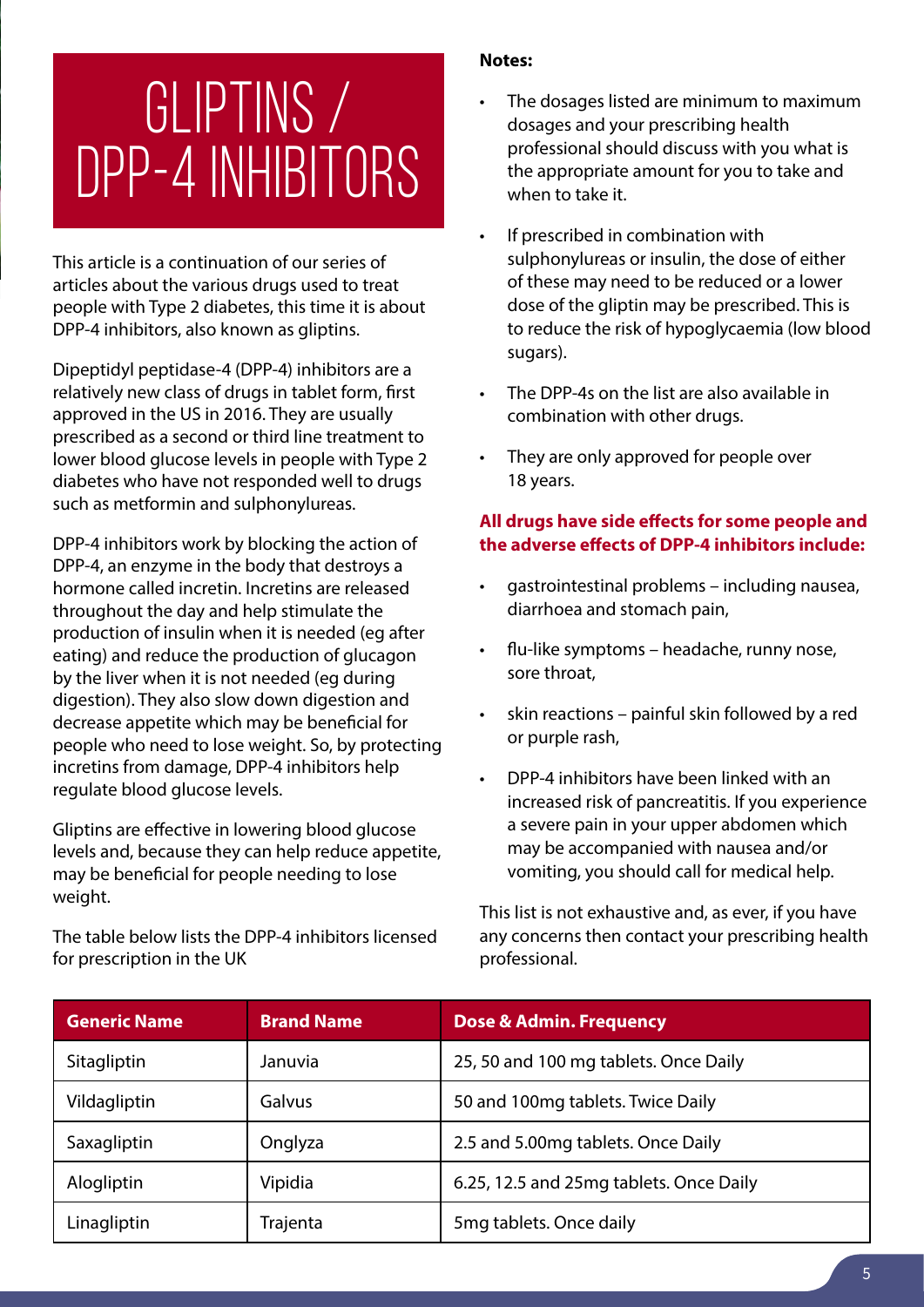# **– DIABETES – Your 9 Key Tests Explained**

#### **PART 3**

This is the third in a series of articles we are presenting in Type 2 & You about your 9 annual key tests to which you are entitled under the NHS Constitution and recommended by the National Institute of Health and Clinical Care Excellence (NICE). The aim of these tests is to take a measure of how well your diabetes is managed, in both the short and longer term, and to provide advice about continued support.

In each article we will try to explain what the tests are and what they test for, how they carried out and by who and how you get the results. Just to remind you, the 9 Key Tests are:

- 1. Weight measurement
- 2. Blood Pressure
- 3. Smoking Status
- 4. HbA1c
- 5. Urinary Albumin
- 6. Serum Creatinine
- 7. Cholesterol levels
- 8. Health of eyes
- 9. Health of feet

I hope in these articles we can shed some light on their purpose. In this third article we look at urinary albumin and why it is measured.

#### **WHAT IS URINARY ALBUMIN?**

Albumin is a protein that is in most animal tissues. In healthy people, urine contains very little protein and an excess is a sign of kidney or bladder infection or the first sign of kidney damage. Healthy kidneys do not let albumin pass from the blood into the urine but if kidneys are damaged, they do let some albumin through. This does not always produce symptoms and may only show up on routine clinic tests, which is why urinary albumin is one of the 9 key checks. The two most common causes of protein in the urine are diabetes, high blood pressure or both.

When people are diagnosed with Type 2 diabetes, they can have had the condition for some years before diagnosis, so albumin in the urine can be present at diagnosis.

#### **WHAT DO NORMAL KIDNEYS DO AND HOW DO THEY DO IT?**

- Inside each kidney there are about a million tiny units, called glomulera, that filter and remove excess fluid and waste products from the blood as urine.
- The waste products are formed from the breakdown of the protein we eat and from normal activity.
- The kidneys also produce hormones that help in the production of red blood cells, build strong bones and help to keep blood pressure (hypertension) under control – one of their most important functions.
- In both longstanding and less well controlled diabetes, the kidneys have to work hard to get rid of the excess sugar and the small blood vessels in the kidneys can be damaged.

#### **DOES KIDNEY DAMAGE PRODUCE SYMPTOMS?**

In the early stages there are no symptoms but any kidney damage should be picked up in the urine tests carried out at your normal annual clinic visit. Passing foaming urine can occur from time to time but if this persistent or more noticeable over time, then you should see your doctor.

#### **MICROALBUMINURIA AND THE TESTS**

The presence of urinary albumin (also called microalbuminuria) is tested for as one of the 9 key checks that people with diabetes should receive at least annually. If present, then your doctor will carry out further tests. This test checks the ratio of albumin to creatinine, another substance that if higher than normal is a good predictor of kidney damage. We will write about creatinine in the next issue of Type 2 & You.

Glomerular filtration rate (GFR) is a test used to check how well the kidneys are working and tells your doctor the stage of any kidney damage. The earlier kidney damage is detected, the better the

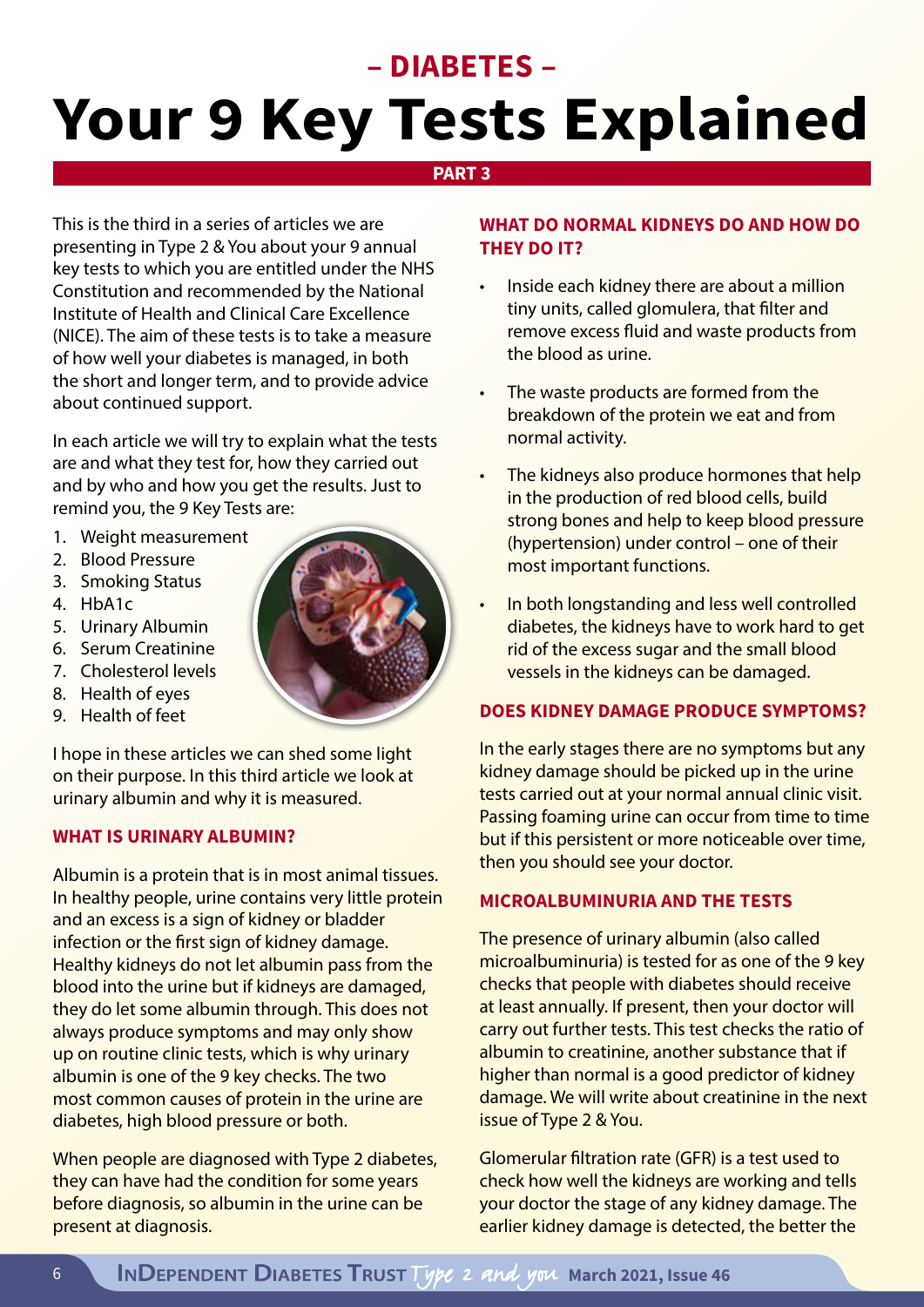chance of slowing or stopping its progression. If your GFR number is low, your kidneys are not working as well as they should, but what do the numbers mean?

In adults, the normal GFR number is more than 90. GFR declines with age, even in people without any kidney damage. The chart below gives the average estimated GFR based on age.

| Age (years) | <b>Average estimated GFR</b> |
|-------------|------------------------------|
| $20 - 29$   | 116                          |
| $30 - 39$   | 107                          |
| $40 - 49$   | 99                           |
| $50 - 59$   | 93                           |
| $60 - 69$   | 85                           |
| 70+         | 75                           |

Don't panic at one result! In general, a GFR below 60 for three months your doctor will want to investigate further.

#### **PROTECTION OF THE KIDNEYS**

Aggressive treatment of blood pressure and stopping smoking are important ways to prevent or treat kidney damage but there are also drugs that may have a protective effect on the kidneys.

#### **ACE INHIBITORS**

ACE inhibitors, are drugs normally used for the treatment of high blood pressure, such as enalapril or captopril. However, there is evidence that the use of ACE inhibitors in people who start to show small amounts of protein in the urine, helps to reduce the progression to macroalbinuria. In other words, the use of ACE inhibitors may have a protective effect on the kidneys, even in people whose blood pressure is normal.

#### **SGLT2 INHIBITORS**

These are relatively new drugs which by blocking reabsorption of glucose in the kidneys, lower blood glucose levels. There is research which shows that they can have a protective effect on the kidneys in people with Type 2 diabetes by slowing down the progression to more serious kidney damage. The following SGLT2s are available: Invokana, Forxiga, Jardiance and Steglatro.

IDDT has a leaflet on Kidneys and Diabetes, so if you would like a copy, contact IDDT using the details at the end of this issue.

# IDDT News

#### **IDDT Event**

As a charity for people with diabetes, IDDT usually holds an Annual Event. It is informal and an opportunity for people with both Type 1 and Type 2 diabetes and their spouses and



partners to meet other people who live with diabetes as well learn more about their diabetes from doctors and health professionals.

Like many other organisations our already delayed 2020 Annual Event was postponed until April 2021 but at the time we were not expecting a third lockdown. As we are all only too well aware, the third wave has struck the UK and so we will not be holding our Event and Annual General Meeting in April 2021 but we have rebooked it for Saturday, 23rd October 2021. We hope this will be possible and that it will be safe to meet up again and we will keep you informed about the Event through the Newsletters and our website.

#### **Thank you from Jenny Hirst, Co-Chair of IDDT**

None of us need reminding of the difficult times we are all having. Charities are facing financial challenges, so as Co-Chair of IDDT, I want to say a huge thank you for the many generous donations we received from so many of our members and supporters. However large or small, every one of them is welcome and helps us to continue with our work. In addition, thank you to everyone who bought IDDT Christmas Cards – for the first time in our history we actually sold out!

I would also like to thank IDDT staff for their hard work and dedication through these difficult times and to thank all the unseen people who have helped us to keep going throughout the year.